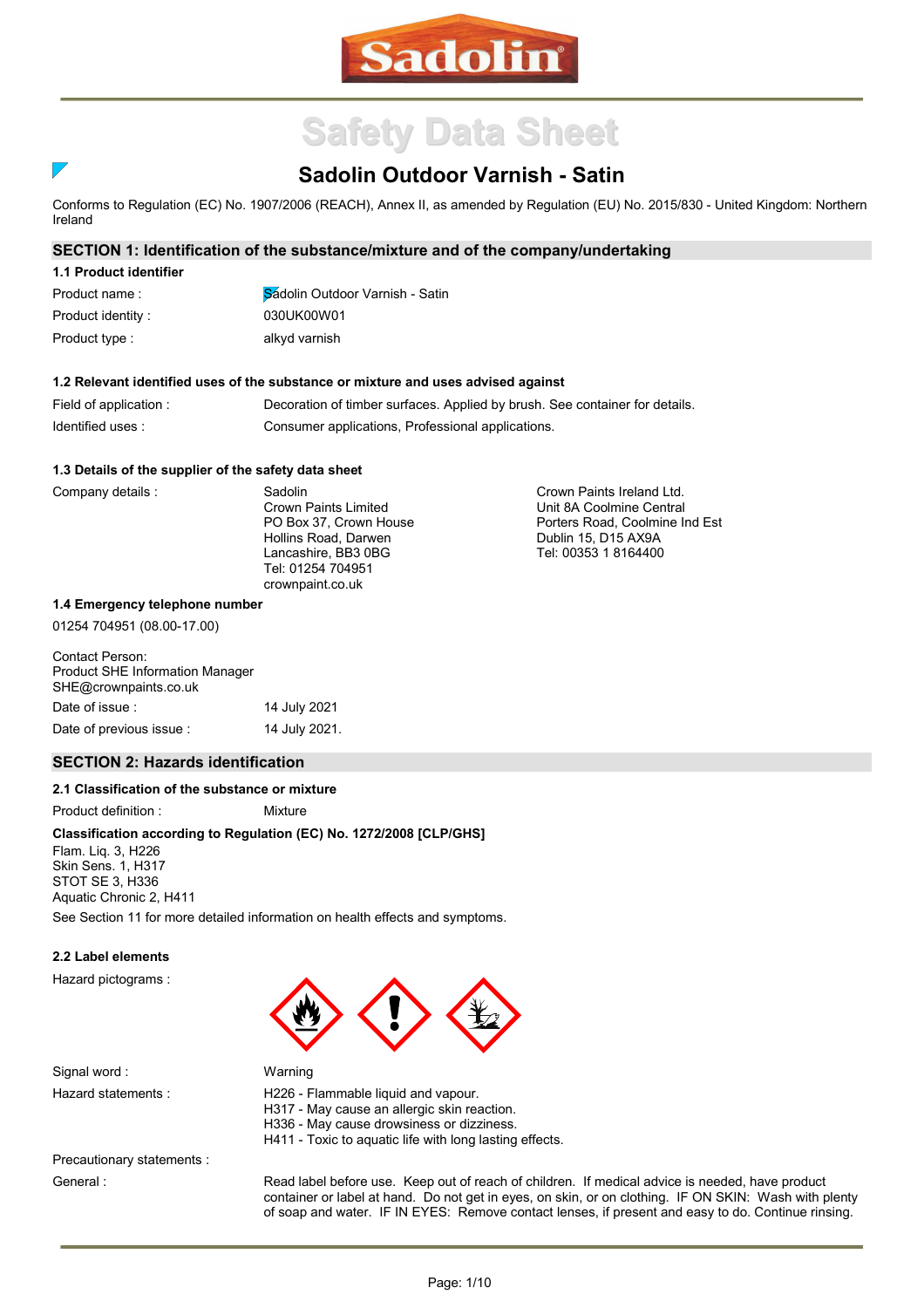# **SECTION 2: Hazards identification**

| Prevention:                                                   | Wear protective gloves. Wear eye or face protection. Keep away from heat, hot surfaces, sparks,<br>open flames and other ignition sources. No smoking. Avoid release to the environment.                                                                   |
|---------------------------------------------------------------|------------------------------------------------------------------------------------------------------------------------------------------------------------------------------------------------------------------------------------------------------------|
| Response:                                                     | Collect spillage. IF INHALED: Call a POISON CENTER or doctor if you feel unwell. Take off<br>contaminated clothing and wash it before reuse. IF ON SKIN: Wash with plenty of water. If skin<br>irritation or rash occurs: Get medical advice or attention. |
| Storage:                                                      | Store locked up. Store in a well-ventilated place. Keep container tightly closed.                                                                                                                                                                          |
| Disposal:                                                     | Dispose of contents and container in accordance with all local, regional, national and international<br>requlations.                                                                                                                                       |
| Hazardous ingredients :                                       | hydrocarbons, $C9-C11$ , n-alkanes, isoalkanes, cyclics, $\lt 2\%$ aromatics<br>2-butanone oxime<br>Octadecanoic acid, 12-hydroxy-, reaction products with ethylenediamine<br>4,5-dichloro-2-n-octyl -4-isothiazolin-3-one                                 |
| Supplemental label elements :                                 |                                                                                                                                                                                                                                                            |
| Special packaging requirements                                |                                                                                                                                                                                                                                                            |
| Containers to be fitted with child-<br>resistant fastenings : | Not applicable.                                                                                                                                                                                                                                            |

 $\overline{\phantom{a}}$ 

Tactile warning of danger :

#### **2.3 Other hazards**

This mixture does not contain any substances that are assessed to be a PBT or a vPvB.

Not applicable.

Other hazards which do not result None known.

in classification :

# **SECTION 3: Composition/information on ingredients**

#### **3.2 Mixtures**

| Product/ingredient name                                                      | <b>Identifiers</b>                                                                | $\frac{9}{6}$ | Regulation (EC) No. 1272/2008 [CLP]                                                                                                                                                                                                                                                             | <b>Type</b> |
|------------------------------------------------------------------------------|-----------------------------------------------------------------------------------|---------------|-------------------------------------------------------------------------------------------------------------------------------------------------------------------------------------------------------------------------------------------------------------------------------------------------|-------------|
| hydrocarbons, C9-C11, n-alkanes,<br>isoalkanes, cyclics, < 2% aromatics      | REACH #: 01-2119463258-33<br>EC: 265-150-3 (919-857-5)<br>CAS: 64742-48-9         | ≥10 - ≤25     | Flam. Lig. 3, H226<br>STOT SE 3, H336<br>Asp. Tox. 1, H304<br><b>EUH066</b>                                                                                                                                                                                                                     | $[1]$       |
| hydrocarbons, C9-C11, n-alkanes,<br>isoalkanes, cyclics, <2% aromatics       | REACH #: 01-2119463258-33<br>EC: 919-857-5 (265-150-3)<br>CAS: 64742-48-9         | ≥10 - ≤25     | Flam. Lig. 3, H226<br>STOT SE 3, H336<br>Asp. Tox. 1, H304<br>EUH066                                                                                                                                                                                                                            | $[1]$       |
| C10-C13 hydrocarbons (n-alkanes,<br>isoalkanes, cyclics) <2% aromatics       | REACH #: 01-2119457273-39   ≥3 - ≤5<br>EC: 265-150-3<br>CAS: 64742-48-9           |               | Asp. Tox. 1, H304<br><b>EUH066</b>                                                                                                                                                                                                                                                              | $[1]$       |
| hydrocarbons, C10-C13, n-alkanes,<br>isoalkanes, cyclics, < 2% aromatics     | REACH #: 01-2119457273-39   ≥1 - ≤3<br>EC: 265-150-3<br>CAS: 64742-48-9           |               | Asp. Tox. 1, H304                                                                                                                                                                                                                                                                               | $[1]$       |
| 2-butanone oxime                                                             | REACH #: 01-2119539477-28<br>EC: 202-496-6<br>CAS: 96-29-7<br>Index: 616-014-00-0 | $\leq 0.3$    | Acute Tox. 4. H312<br>Eye Dam. 1, H318<br><b>Skin Sens. 1, H317</b><br>Carc. 2, H351                                                                                                                                                                                                            | $[1]$       |
| strontium bis(2-ethylhexanoate)                                              | REACH #: 01-2120783571-49<br>EC: 219-536-3<br>CAS: 2457-02-5                      | $\leq 0.3$    | Acute Tox. 4, H302<br>Skin Irrit. 2, H315<br>Eye Dam. 1, H318<br>Repr. 2, H361d                                                                                                                                                                                                                 | $[1]$       |
| Octadecanoic acid, 12-hydroxy-,<br>reaction products with<br>ethylenediamine | REACH #: 01-2119979085-27<br>EC: 309-629-8<br>CAS: 100545-48-0                    | $\leq 0.3$    | Skin Sens, 1B, H317<br>Aquatic Chronic 3, H412                                                                                                                                                                                                                                                  | $[1]$       |
| 4,5-dichloro-2-n-octyl -4-isothiazolin-<br>3-one                             | EC: 264-843-8<br>CAS: 64359-81-5                                                  | < 0.25        | Acute Tox. 4, H302<br>Acute Tox. 4, H312<br>Acute Tox. 2, H330<br>Skin Corr. 1C, H314<br>Eye Dam. 1, H318<br>Skin Sens. 1A, H317<br>STOT SE 3, H335<br>Aquatic Acute 1, H400 (M=100)<br>Aquatic Chronic 1, H410 (M=100)<br>See Section 16 for the full text of the H statements declared above. | $[1]$       |

There are no additional ingredients present which, within the current knowledge of the supplier and in the concentrations applicable, are classified as hazardous to health or the environment and hence require reporting in this section.

#### **Type**

[1] Substance classified with a health or environmental hazard

[2] Substance with a workplace exposure limit, see section 8.

[3] Substance meets the criteria for PBT according to Regulation (EC) No. 1907/2006, Annex XIII

[4] Substance meets the criteria for vPvB according to Regulation (EC) No. 1907/2006, Annex XIII

[5] Substance of equivalent concern

[6] Additional disclosure due to company policy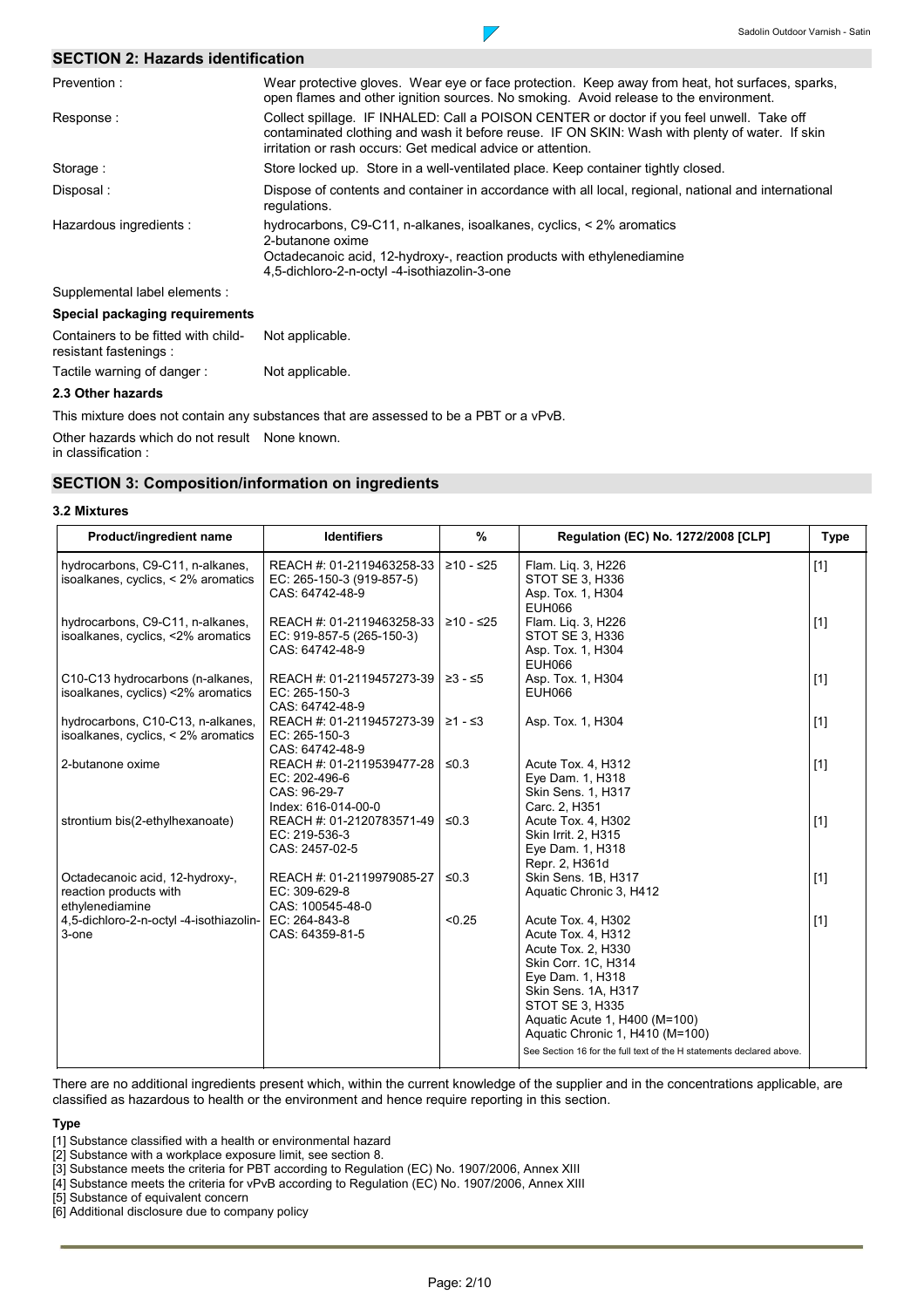# **SECTION 4: First aid measures**

# **4.1 Description of first aid measures**

| General:                    | In all cases of doubt, or when symptoms persist, seek medical attention. Never give anything by mouth<br>to an unconscious person.                                                                                                                                                                                                                                                                         |
|-----------------------------|------------------------------------------------------------------------------------------------------------------------------------------------------------------------------------------------------------------------------------------------------------------------------------------------------------------------------------------------------------------------------------------------------------|
| Eye contact:                | Check for and remove any contact lenses. Immediately flush eyes with plenty of water for at least 15<br>minutes, occasionally lifting the upper and lower eyelids. In all cases of doubt, or when symptoms<br>persist, seek medical attention.                                                                                                                                                             |
| Inhalation:                 | Remove to fresh air. Keep person warm and at rest. If unconscious, place in recovery position and<br>seek medical advice.                                                                                                                                                                                                                                                                                  |
| Skin contact:               | Remove contaminated clothing and shoes. Wash skin thoroughly with soap and water or use<br>recognised skin cleanser. Do NOT use solvents or thinners.                                                                                                                                                                                                                                                      |
| Ingestion:                  | If swallowed, seek medical advice immediately and show this container or label. Keep person warm<br>and at rest. Do not induce vomiting unless directed to do so by medical personnel. Lower the head so<br>that vomit will not re-enter the mouth and throat.                                                                                                                                             |
| Protection of first-aiders: | No action shall be taken involving any personal risk or without suitable training. If it is suspected that<br>fumes are still present, the rescuer should wear an appropriate mask or self-contained breathing<br>apparatus. It may be dangerous to the person providing aid to give mouth-to-mouth resuscitation.<br>Wash contaminated clothing thoroughly with water before removing it, or wear gloves. |
|                             |                                                                                                                                                                                                                                                                                                                                                                                                            |

 $\nabla$ 

#### **4.2 Most important symptoms and effects, both acute and delayed**

| Potential acute health effects |                                                                                                                                             |
|--------------------------------|---------------------------------------------------------------------------------------------------------------------------------------------|
| Eye contact:                   | No known significant effects or critical hazards.                                                                                           |
| Inhalation:                    | Can cause central nervous system (CNS) depression. May cause drowsiness or dizziness.                                                       |
| Skin contact:                  | May cause an allergic skin reaction.                                                                                                        |
| Ingestion:                     | Can cause central nervous system (CNS) depression.                                                                                          |
| Over-exposure signs/symptoms   |                                                                                                                                             |
| Eye contact:                   | No specific data.                                                                                                                           |
| Inhalation:                    | Adverse symptoms may include the following:<br>nausea or vomiting<br>headache<br>drowsiness/fatigue<br>dizziness/vertigo<br>unconsciousness |
| Skin contact:                  | Adverse symptoms may include the following:<br>irritation<br>redness                                                                        |
| Ingestion:                     | No specific data.                                                                                                                           |
|                                | 4.3 Indication of any immediate medical attention and special treatment needed                                                              |

| Notes to physician:   | Treat symptomatically. Contact poison treatment specialist immediately if large quantities have been<br>ingested or inhaled. |
|-----------------------|------------------------------------------------------------------------------------------------------------------------------|
| Specific treatments : | No specific treatment.                                                                                                       |

# **SECTION 5: Firefighting measures**

# **5.1 Extinguishing media**

| Extinguishing media: | Recommended: alcohol resistant foam, CO <sub>2</sub> , powders, water spray.<br>Not to be used : waterjet. |
|----------------------|------------------------------------------------------------------------------------------------------------|
|                      |                                                                                                            |

# **5.2 Special hazards arising from the substance or mixture**

| Hazards from the substance or<br>mixture: | Flammable liquid and vapour. Runoff to sewer may create fire or explosion hazard. In a fire or if<br>heated, a pressure increase will occur and the container may burst, with the risk of a subsequent<br>explosion. This material is toxic to aquatic life with long lasting effects. Fire water contaminated with<br>this material must be contained and prevented from being discharged to any waterway, sewer or drain. |
|-------------------------------------------|-----------------------------------------------------------------------------------------------------------------------------------------------------------------------------------------------------------------------------------------------------------------------------------------------------------------------------------------------------------------------------------------------------------------------------|
| Hazardous combustion products:            | Decomposition products may include the following materials: carbon oxides metal oxide/oxides                                                                                                                                                                                                                                                                                                                                |

# **5.3 Advice for firefighters**

Promptly isolate the scene by removing all persons from the vicinity of the incident if there is a fire. No action shall be taken involving any personal risk or without suitable training. Fire will produce dense black smoke. Exposure to decomposition products may cause a health hazard. Cool closed containers exposed to fire with water. Do not release runoff from fire to drains or watercourses. Fire-fighters should wear appropriate protective equipment and self-contained breathing apparatus (SCBA) with a full face-piece operated in positive pressure mode. Clothing for fire-fighters (including helmets, protective boots and gloves) conforming to European standard EN 469 will provide a basic level of protection for chemical incidents.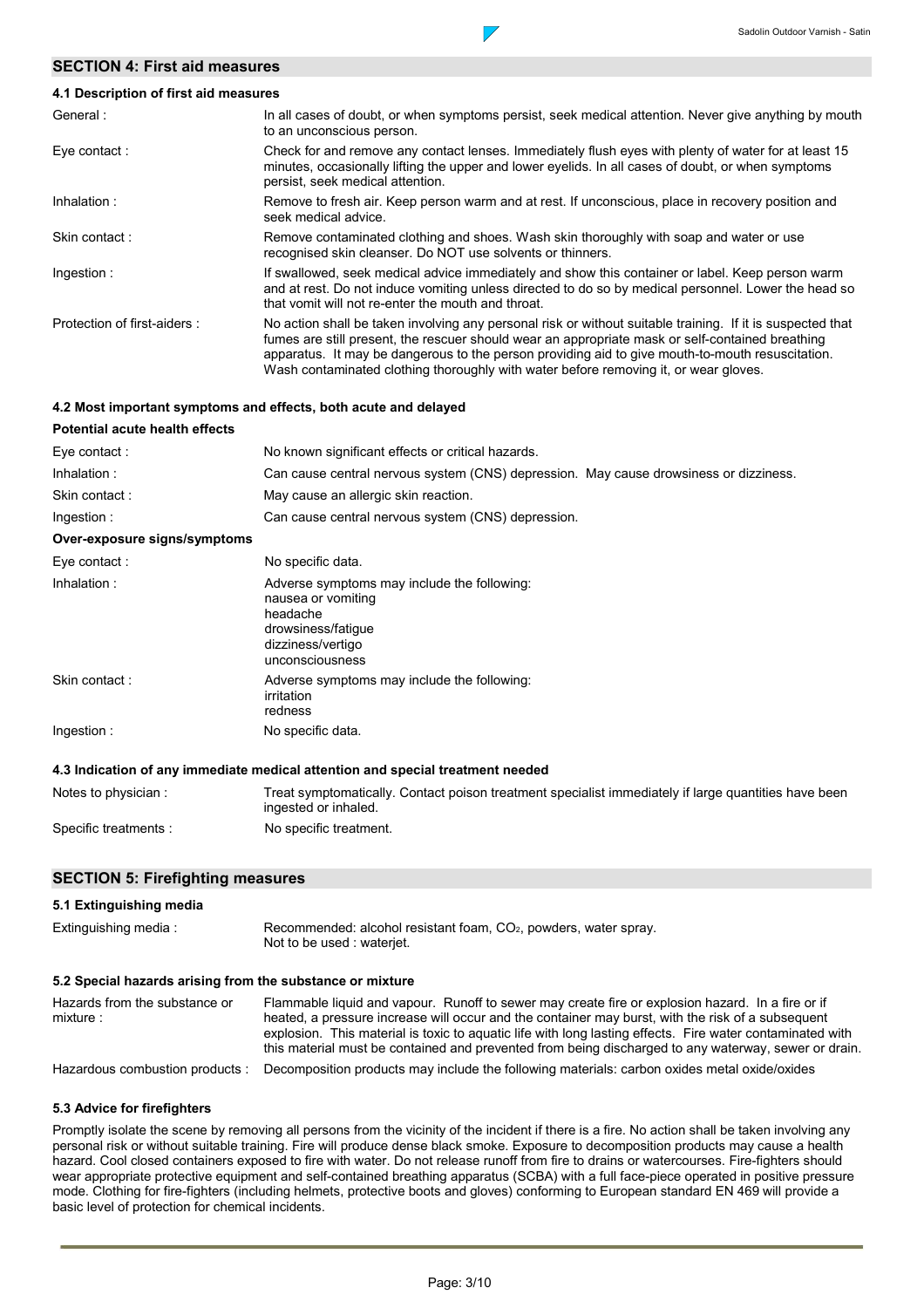#### **SECTION 6: Accidental release measures**

#### **6.1 Personal precautions, protective equipment and emergency procedures**

Exclude sources of ignition and be aware of explosion hazard. Ventilate the area. Avoid breathing vapour or mist. Refer to protective measures listed in sections 7 and 8. No action shall be taken involving any personal risk or without suitable training. If the product contaminates lakes, rivers, or sewers, inform the appropriate authorities in accordance with local regulations.

#### **6.2 Environmental precautions**

Avoid dispersal of spilt material and runoff and contact with soil, waterways, drains and sewers. Inform the relevant authorities if the product has caused environmental pollution (sewers, waterways, soil or air).

 $\overline{\phantom{a}}$ 

#### **6.3 Methods and material for containment and cleaning up**

Stop leak if without risk. Move containers from spill area. Approach the release from upwind. Prevent entry into sewers, water courses, basements or confined areas. Wash spillages into an effluent treatment plant or proceed as follows. Contain and collect spillage with noncombustible, absorbent material e.g. sand, earth, vermiculite or diatomaceous earth and place in container for disposal according to local regulations (see Section 13). Use spark-proof tools and explosion-proof equipment. Contaminated absorbent material may pose the same hazard as the spilt product.

#### **6.4 Reference to other sections**

See Section 1 for emergency contact information. See Section 8 for information on appropriate personal protective equipment. See Section 13 for additional waste treatment information.

#### **SECTION 7: Handling and storage**

#### **7.1 Precautions for safe handling**

Put on appropriate personal protective equipment (see Section 8). Eating, drinking and smoking should be prohibited in areas where this material is handled, stored and processed. Workers should wash hands and face before eating, drinking and smoking. Remove contaminated clothing and protective equipment before entering eating areas. Persons with a history of skin sensitization problems should not be employed in any process in which this product is used. Do not get in eyes or on skin or clothing. Do not ingest. Avoid breathing vapour or mist. Use only with adequate ventilation. Wear appropriate respirator when ventilation is inadequate. Do not enter storage areas and confined spaces unless adequately ventilated. Keep in the original container or an approved alternative made from a compatible material, kept tightly closed when not in use. Store and use away from heat, sparks, open flame or any other ignition source. Empty containers retain product residue and can be hazardous. Do not reuse container.

Never use pressure to empty; the container is not a pressure vessel. Always keep in the same material as the supply container. Good housekeeping standards and regular safe removal of waste materials will minimise risks of spontaneous combustion and other fire hazards. The Manual Handling Operations Regulations may apply to the handling of containers of this product. Packs with a volume content of 5 litres or more may be marked with a maximum gross weight. To assist employers the following method of calculating the weight for any pack size is given. Take the pack size volume in litres and multiply this figure by the specific gravity (relative density) value given in section 9. This will give the net weight of the coating in kilograms. Allowance will then have to be made for the immediate packaging to give an approximate gross weight.

#### **7.2 Conditions for safe storage, including any incompatibilities**

Store in accordance with local regulations. Store in a cool, well-ventilated area away from incompatible materials and ignition sources. Keep out of the reach of children. Keep away from: Oxidizing agents, strong alkalis, strong acids. No smoking. Prevent unauthorized access. Containers that are opened must be carefully resealed and kept upright to prevent leakage. Storage:

Do not store below the following temperature: 5 °C

#### **7.3 Specific end use(s)**

See separate Product Data Sheet for recommendations or industrial sector specific solutions.

# **SECTION 8: Exposure controls/personal protection**

#### **8.1 Control parameters**

| <b>Product/ingredient name</b> | <b>Exposure limit values</b> |
|--------------------------------|------------------------------|
| No exposure limit value known. |                              |

#### **Recommended monitoring procedures**

If this product contains ingredients with exposure limits, personal, workplace atmosphere or biological monitoring may be required to determine the effectiveness of the ventilation or other control measures and/or the necessity to use respiratory protective equipment. Reference should be made to monitoring standards, such as the following: European Standard EN 689 (Workplace atmospheres - Guidance for the assessment of exposure by inhalation to chemical agents for comparison with limit values and measurement strategy) European Standard EN 14042 (Workplace atmospheres - Guide for the application and use of procedures for the assessment of exposure to chemical and biological agents) European Standard EN 482 (Workplace atmospheres - General requirements for the performance of procedures for the measurement of chemical agents) Reference to national guidance documents for methods for the determination of hazardous substances will also be required.

#### **8.2 Exposure controls**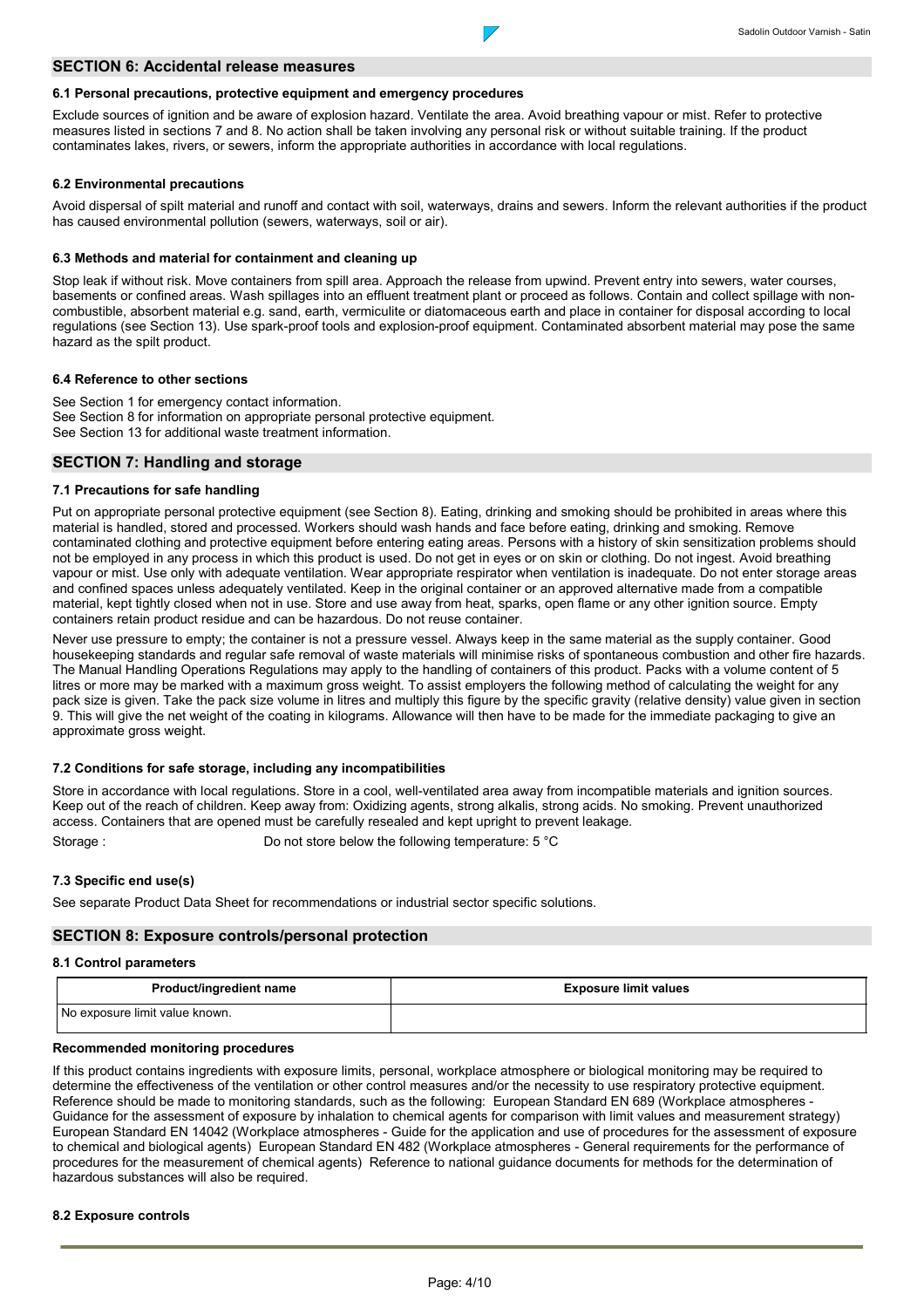# **SECTION 8: Exposure controls/personal protection**

#### **Appropriate engineering controls**

All engineering control measures used to control exposure to hazardous substances must be selected, maintained, examined and tested to meet the requirements of the Control Of Substances Hazardous to Health regulations (COSHH). Similarly all personal protective equipment, including respiratory protective equipment, must be selected, issued and maintained to meet the requirements of COSHH. These requirements include the provision of any necessary information, instruction and training with regard to their use. Special precautions should be taken during surface preparation of pre-1960's paint surfaces over wood and metal as they may contain harmful lead.

 $\overline{\phantom{a}}$ 

Provide adequate ventilation. Where reasonably practicable this should be achieved by the use of local exhaust ventilation and good general extraction. If these are not sufficient to maintain concentrations of solvent vapour below the relevant workplace exposure limits, suitable respiratory protection should be worn. (See personal protection below). Dry sanding, flame cutting and/ or welding of the dry paint film will give rise to dust and/ or hazardous fumes. Wet sanding should be used wherever possible. If exposure cannot be avoided by the provision of local exhaust ventilation, suitable respiratory protective equipment should be worn.

#### **Individual protection measures**



| General:                | Gloves must be worn for all work that may result in soiling. Apron/coveralls/protective clothing must be<br>worn when soiling is so great that regular work clothes do not adequately protect skin against contact<br>with the product. Safety eyewear should be used when there is a likelihood of exposure.                                                                                                                                                                                                 |
|-------------------------|---------------------------------------------------------------------------------------------------------------------------------------------------------------------------------------------------------------------------------------------------------------------------------------------------------------------------------------------------------------------------------------------------------------------------------------------------------------------------------------------------------------|
| Hygiene measures :      | Wash hands, forearms, and face thoroughly after handling compounds and before eating, smoking,<br>using lavatory, and at the end of day.                                                                                                                                                                                                                                                                                                                                                                      |
| Eye/face protection :   | Safety eyewear complying with an approved standard should be used when a risk assessment<br>indicates this is necessary to avoid exposure to liquid splashes, mists, gases or dusts. If contact is<br>possible, the following protection should be worn, unless the assessment indicates a higher degree of<br>protection: safety glasses with side-shields.                                                                                                                                                  |
| Hand protection:        | Wear chemical-resistant gloves (tested to EN374) in combination with 'basic' employee training. The<br>quality of the chemical-resistant protective gloves must be chosen as a function of the specific<br>workplace concentrations and quantity of hazardous substances.                                                                                                                                                                                                                                     |
|                         | Since the actual work situation is unknown. Supplier of gloves should be contacted in order to find the<br>appropriate type. Below listed glove(s) should be regarded as generic advice:                                                                                                                                                                                                                                                                                                                      |
|                         | Recommended: Silver Shield / Barrier / 4H gloves, nitrile rubber, polyvinyl alcohol (PVA), Viton®<br>Short term exposure: neoprene rubber, butyl rubber, natural rubber (latex), polyvinyl chloride (PVC)                                                                                                                                                                                                                                                                                                     |
| Body protection:        | Care should be taken in the selection of protective clothing to ensure that inflammation and irritation of<br>the skin at the neck and wrists through contact with the product are avoided.<br>Personal protective equipment for the body should be selected based on the task being performed and<br>the risks involved handling this product.<br>Wear suitable protective clothing.                                                                                                                         |
| Respiratory protection: | Respirator selection must be based on known or anticipated exposure levels, the hazards of the<br>product and the safe working limits of the selected respirator. If working areas have insufficient<br>ventilation: When the product is applied by means that will not generate an aerosol such as, brush or<br>roller wear half or totally covering mask equipped with gas filter of type A, when grinding use particle<br>filter of type P. Be sure to use an approved/certified respirator or equivalent. |

#### **Environmental exposure controls**

Emissions from ventilation or work process equipment should be checked to ensure they comply with the requirements of environmental protection legislation. In some cases, fume scrubbers, filters or engineering modifications to the process equipment will be necessary to reduce emissions to acceptable levels.

#### **SECTION 9: Physical and chemical properties**

#### **9.1 Information on basic physical and chemical properties**

| Physical state:                                   | Liguid.                                                            |
|---------------------------------------------------|--------------------------------------------------------------------|
| Odour:                                            | Solvent-like                                                       |
| $pH$ :                                            | Testing not relevant or not possible due to nature of the product. |
| Melting point/freezing point:                     | Testing not relevant or not possible due to nature of the product. |
| Boiling point/boiling range:                      | Testing not relevant or not possible due to nature of the product. |
| Flash point:                                      | Closed cup: $41^{\circ}$ C (105.8 $^{\circ}$ F)                    |
| Evaporation rate:                                 | Testing not relevant or not possible due to nature of the product. |
| Flammability:                                     | Not available.                                                     |
| Upper/lower flammability or<br>explosive limits : | $1.4 - 7.6$ vol %                                                  |
| Vapour pressure :                                 | Testing not relevant or not possible due to nature of the product. |
| Vapour density:                                   | Testing not relevant or not possible due to nature of the product. |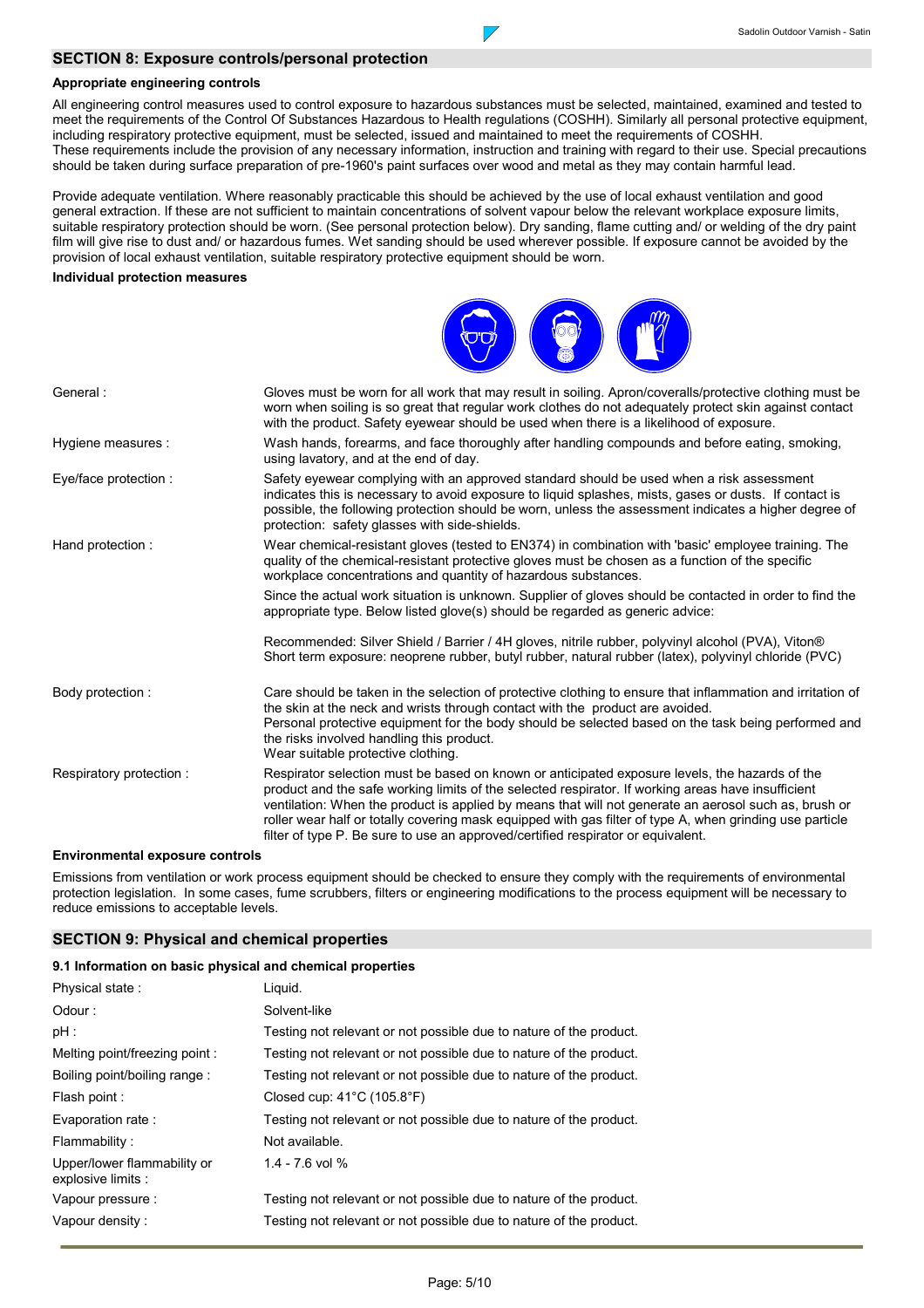# **SECTION 9: Physical and chemical properties**

| Relative density:               | $0.946$ g/cm <sup>3</sup>                                          |
|---------------------------------|--------------------------------------------------------------------|
| Solubility(ies):                |                                                                    |
| Partition coefficient (LogKow): | Testing not relevant or not possible due to nature of the product. |
| Auto-ignition temperature :     | Testing not relevant or not possible due to nature of the product. |
| Decomposition temperature :     | Testing not relevant or not possible due to nature of the product. |
| Viscosity:                      | Kinematic: $320 \text{ mm}^2/\text{s}$                             |
| Explosive properties :          | Testing not relevant or not possible due to nature of the product. |
| Oxidising properties :          | Testing not relevant or not possible due to nature of the product. |
|                                 |                                                                    |

# **9.2 Other information**

| Solvent(s) % by weight : | Weighted average: 43 % |
|--------------------------|------------------------|
| Water % by weight :      | Weighted average: 0 %  |

# **SECTION 10: Stability and reactivity**

# **10.1 Reactivity**

No specific test data related to reactivity available for this product or its ingredients.

# **10.2 Chemical stability**

The product is stable.

#### **10.3 Possibility of hazardous reactions**

Under normal conditions of storage and use, hazardous reactions will not occur.

#### **10.4 Conditions to avoid**

Avoid all possible sources of ignition (spark or flame). Do not pressurise, cut, weld, braze, solder, drill, grind or expose containers to heat or sources of ignition.

 $\overline{\phantom{a}}$ 

#### **10.5 Incompatible materials**

No specific data.

#### **10.6 Hazardous decomposition products**

When exposed to high temperatures (i.e. in case of fire) harmful decomposition products may be formed:

Decomposition products may include the following materials: carbon oxides metal oxide/oxides

# **SECTION 11: Toxicological information**

#### **11.1 Information on toxicological effects**

The product has been assessed following the conventional method and is classified for toxicological hazards accordingly. This takes into account, where known, delayed and immediate effects and also chronic effects of components from short term and long term exposure by oral, inhalation and dermal routes of exposure and eye contact.

Exposure to component solvent vapour concentrations in excess of the stated occupational exposure limit may result in adverse health effects such as mucous membrane and respiratory system irritation and adverse effects on the kidneys, liver and central nervous system. Symptoms and signs include headache, dizziness, fatigue, muscular weakness, drowsiness and, in extreme cases, loss of consciousness. Solvents may cause some of the above effects by absorption through the skin.

If splashed in the eyes, the liquid may cause irritation and reversible damage.

#### **Acute toxicity**

| Product/ingredient name             | <b>Result</b>                   | <b>Species</b> | <b>Dose</b>              | <b>Exposure</b> |
|-------------------------------------|---------------------------------|----------------|--------------------------|-----------------|
| hydrocarbons, C9-C11, n-alkanes,    | <b>LC50 Inhalation Vapour</b>   | Rat            | $8500 \,\mathrm{mq/m^3}$ | 4 hours         |
| isoalkanes, cyclics, < 2% aromatics |                                 |                |                          |                 |
|                                     | LD50 Oral                       | Rat            | >6 g/kg                  |                 |
| hydrocarbons, C9-C11, n-alkanes,    | LD50 Oral                       | Rat            | >2000 mg/kg              |                 |
| isoalkanes, cyclics, <2% aromatics  |                                 |                |                          |                 |
| C10-C13 hydrocarbons (n-alkanes,    | LD50 Dermal                     | Rabbit         | >2000 mg/kg              |                 |
| isoalkanes, cyclics) <2% aromatics  |                                 |                |                          |                 |
|                                     | LD50 Oral                       | Rat            | >5000 mg/kg              |                 |
| hydrocarbons, C10-C13, n-alkanes,   | <b>LC50 Inhalation Vapour</b>   | Rat            | 8500 mg/m <sup>3</sup>   | 4 hours         |
| isoalkanes, cyclics, < 2% aromatics |                                 |                |                          |                 |
|                                     | LD50 Dermal                     | Rabbit         | >5000 mg/kg              |                 |
|                                     | LD50 Oral                       | Rat            | >6000 mg/kg              |                 |
| 2-butanone oxime                    | LD50 Dermal                     | Rabbit         | 1001 mg/kg               |                 |
|                                     | LD50 Oral                       | Rat            | 930 mg/kg                |                 |
| 4.5-dichloro-2-n-octvl              | LC50 Inhalation Dusts and mists | Rat            | $0.26$ ma/l              | 4 hours         |
|                                     |                                 |                |                          |                 |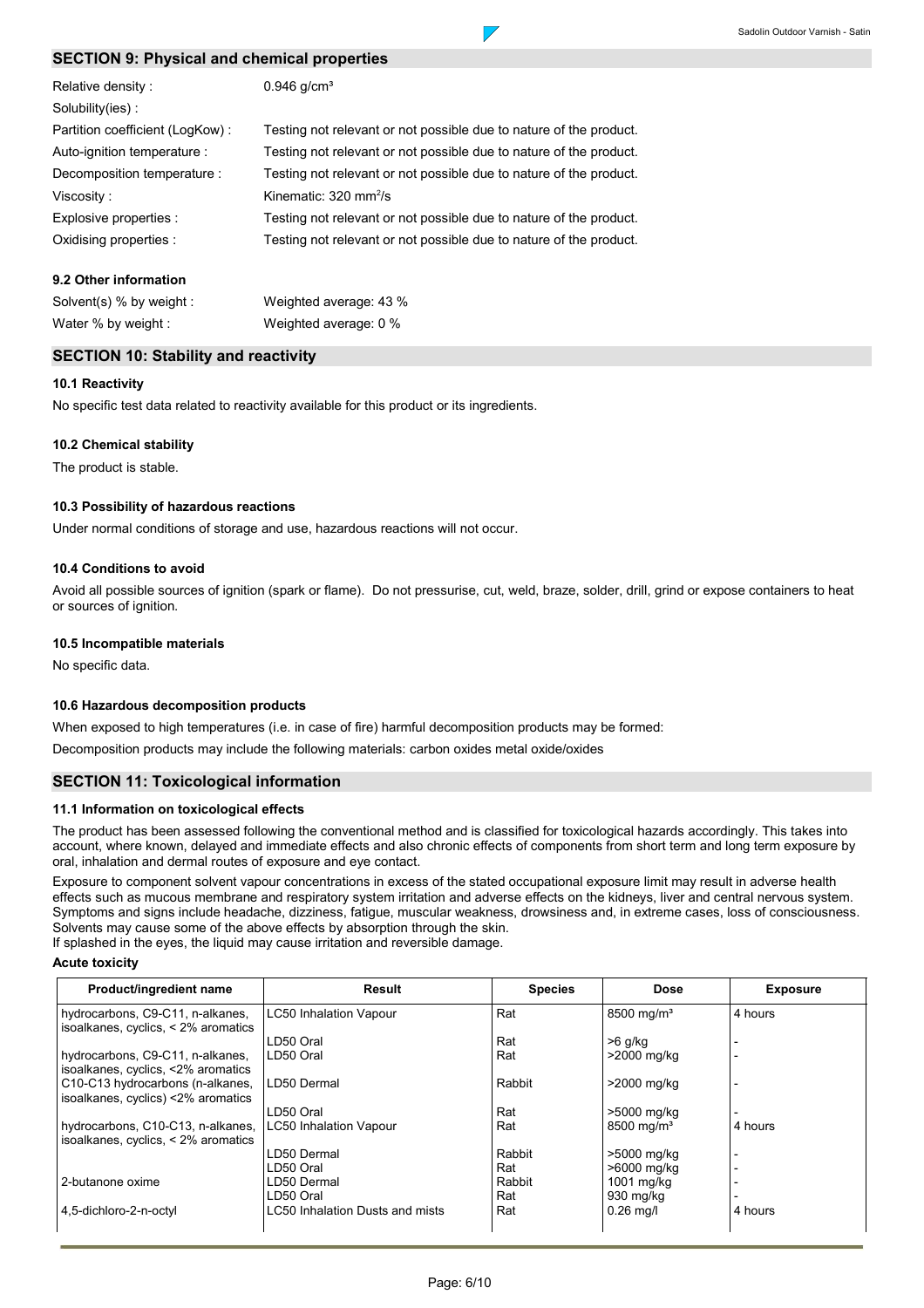# **SECTION 11: Toxicological information**

-4-isothiazolin-3-one

#### **Acute toxicity estimates**

| Route                        | <b>ATE value</b> |
|------------------------------|------------------|
| Inhalation (dusts and mists) | 252.47 mg/l      |

# **Irritation/Corrosion**

| Product/ingredient name                                                      | Result                 | <b>Species</b>                     | Score | <b>Exposure</b> |
|------------------------------------------------------------------------------|------------------------|------------------------------------|-------|-----------------|
| hydrocarbons, C9-C11, n-alkanes,<br>isoalkanes, cyclics, <2% aromatics       | Eyes - Mild irritant   | Rabbit                             |       |                 |
| C10-C13 hydrocarbons (n-alkanes,<br>isoalkanes, cyclics) <2% aromatics       | Skin - Mild irritant   | Mammal -<br>species<br>unspecified |       |                 |
|                                                                              | Eyes - Mild irritant   | Mammal -<br>species<br>unspecified |       |                 |
| 2-butanone oxime                                                             | Eyes - Severe irritant | Rabbit                             |       | 100 microliters |
| Octadecanoic acid, 12-hydroxy-,<br>reaction products with<br>ethylenediamine | Skin - Mild irritant   | Rabbit                             |       |                 |
|                                                                              | Eves - Mild irritant   | Rabbit                             |       |                 |

#### **Mutagenic effects**

No known significant effects or critical hazards.

#### **Carcinogenicity**

No known significant effects or critical hazards.

#### **Reproductive toxicity**

No known significant effects or critical hazards.

#### **Teratogenic effects**

No known significant effects or critical hazards.

#### **Specific target organ toxicity (single exposure)**

| Product/ingredient name                                                                                                                                                                     | Category                               | <b>Route of exposure</b> | <b>Target organs</b>                                                           |
|---------------------------------------------------------------------------------------------------------------------------------------------------------------------------------------------|----------------------------------------|--------------------------|--------------------------------------------------------------------------------|
| hydrocarbons, C9-C11, n-alkanes, isoalkanes, cyclics, < 2% aromatics<br>hydrocarbons, C9-C11, n-alkanes, isoalkanes, cyclics, <2% aromatics<br>4,5-dichloro-2-n-octyl -4-isothiazolin-3-one | Category 3<br>Category 3<br>Category 3 |                          | Narcotic effects<br>Narcotic effects<br><b>Respiratory tract</b><br>irritation |

# **Specific target organ toxicity (repeated exposure)**

Not available.

### **Aspiration hazard**

| Product/ingredient name                                               | Result                                |
|-----------------------------------------------------------------------|---------------------------------------|
| hydrocarbons, C9-C11, n-alkanes, isoalkanes, cyclics, < 2% aromatics  | <b>ASPIRATION HAZARD - Category 1</b> |
| hydrocarbons, C9-C11, n-alkanes, isoalkanes, cyclics, <2% aromatics   | <b>ASPIRATION HAZARD - Category 1</b> |
| C10-C13 hydrocarbons (n-alkanes, isoalkanes, cyclics) <2% aromatics   | <b>ASPIRATION HAZARD - Category 1</b> |
| hydrocarbons, C10-C13, n-alkanes, isoalkanes, cyclics, < 2% aromatics | <b>ASPIRATION HAZARD - Category 1</b> |

# **Information on likely routes of exposure**

Routes of entry anticipated: Oral, Dermal, Inhalation.

# **Potential chronic health effects**

| Product/ingredient name                                                                                           | Carcinogenic effects | l Mutagenic effects | Developmental effects | l Fertility effects |
|-------------------------------------------------------------------------------------------------------------------|----------------------|---------------------|-----------------------|---------------------|
| l 2-butanone oxime<br>strontium bis(2-ethylhexanoate)                                                             | Not supported        |                     |                       |                     |
| containe 2 butanone ovime. Octadecanoic acid 12 budrovu reaction products with ethylenediamine<br>Sancitication . |                      |                     |                       |                     |

Sensitisation : Contains 2-butanone oxime, Octadecanoic acid, 12-hydroxy-, reaction products with ethylenediamine, 4,5-dichloro-2-n-octyl -4-isothiazolin-3-one. May produce an allergic reaction.

Other information :

No additional known significant effects or critical hazards.

 $\overline{\mathscr{S}}$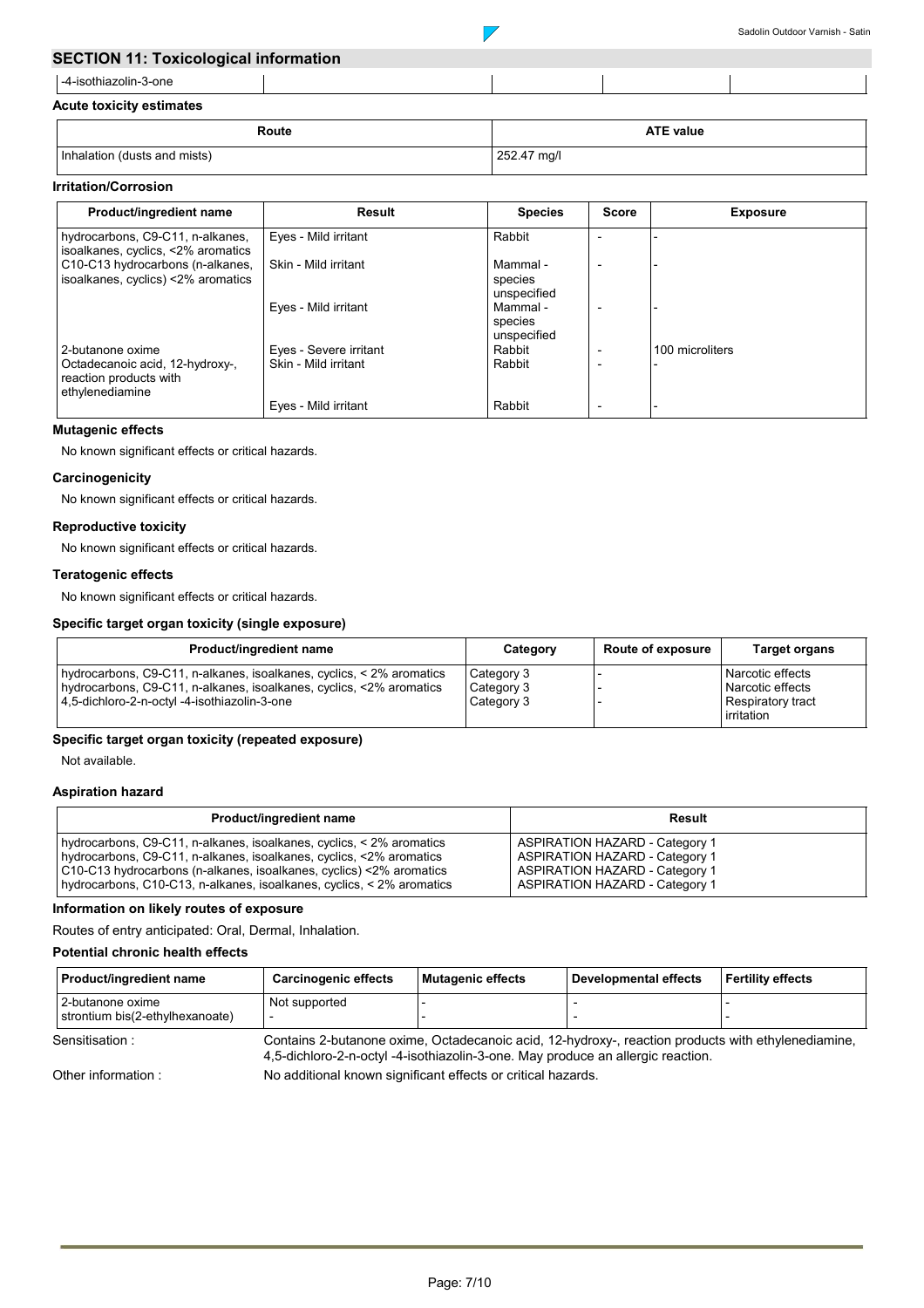# **SECTION 12: Ecological information**

# **12.1 Toxicity**

Do not allow to enter drains or watercourses. Toxic to aquatic life with long lasting effects.

| Product/ingredient name                                                      | Result                | <b>Species</b> | <b>Exposure</b> |
|------------------------------------------------------------------------------|-----------------------|----------------|-----------------|
| Octadecanoic acid, 12-hydroxy-,<br>reaction products with<br>ethylenediamine | Acute EC50 >100 mg/l  | Algae          | 72 hours        |
|                                                                              | Acute EC50 >10 mg/l   | Daphnia        | 48 hours        |
|                                                                              | Acute EC50 >10 mg/l   | Fish           | 96 hours        |
| 4,5-dichloro-2-n-octyl -4-isothiazolin- Acute EC50 0.0057 mg/l<br>3-one      |                       | Daphnia        | 48 hours        |
|                                                                              | Acute LC50 0.048 mg/l | Algae          | 172 hours       |
|                                                                              | Acute LC50 0.014 mg/l | Fish           | 96 hours        |

 $\nabla$ 

# **12.2 Persistence and degradability**

| Product/ingredient name                                                                                                             | Test                                                                                                                     | <b>Result</b>            |                                 | <b>Dose</b> |                         | <b>Inoculum</b> |
|-------------------------------------------------------------------------------------------------------------------------------------|--------------------------------------------------------------------------------------------------------------------------|--------------------------|---------------------------------|-------------|-------------------------|-----------------|
| hydrocarbons, C9-C11, n-alkanes,<br>isoalkanes, cyclics, <2% aromatics<br>Octadecanoic acid, 12-hydroxy-,<br>reaction products with | OECD 301F Ready<br>Biodegradability -<br>Manometric<br><b>Respirometry Test</b><br>OECD 301D Ready<br>Biodegradability - | 80 % - Readily - 28 days | 22 % - Not readily - 28 days    |             |                         |                 |
| ethylenediamine<br>4,5-dichloro-2-n-octyl -4-isothiazolin-<br>3-one                                                                 | <b>Closed Bottle Test</b><br>OECD 301B Ready<br>Biodegradability -<br>CO2 Evolution Test                                 |                          | $0.1\%$ - Not readily - 28 days |             |                         |                 |
| Product/ingredient name                                                                                                             | <b>Aquatic half-life</b>                                                                                                 |                          | <b>Photolysis</b>               |             | <b>Biodegradability</b> |                 |
| hydrocarbons, C9-C11, n-alkanes,<br>isoalkanes, cyclics, <2% aromatics<br>Octadecanoic acid, 12-hydroxy-,<br>reaction products with |                                                                                                                          |                          |                                 |             | Readily<br>Not readily  |                 |
| ethylenediamine<br>4,5-dichloro-2-n-octyl -4-isothiazolin-<br>3-one                                                                 |                                                                                                                          |                          |                                 |             | Not readily             |                 |

# **12.3 Bioaccumulative potential**

| <b>Product/ingredient name</b>                                            | $LogP_{ow}$              | <b>BCF</b>  | <b>Potential</b> |
|---------------------------------------------------------------------------|--------------------------|-------------|------------------|
| hydrocarbons, C9-C11, n-alkanes, isoalkanes, cyclics, < 2%<br>aromatics   | $\overline{\phantom{0}}$ | $10 - 2500$ | high             |
| hydrocarbons, C9-C11, n-alkanes, isoalkanes, cyclics, <2%<br>aromatics    | $5 - 6.7$                | $10 - 2500$ | high             |
| C10-C13 hydrocarbons (n-alkanes, isoalkanes, cyclics) <2%<br>aromatics    | $\overline{\phantom{a}}$ | $10 - 2500$ | high             |
| hydrocarbons, C10-C13, n-alkanes, isoalkanes, cyclics, < 2%<br>aromatics  | $\overline{\phantom{a}}$ | $10 - 2500$ | high             |
| l 2-butanone oxime                                                        | 0.63                     | $2.5 - 5.8$ | low              |
| Octadecanoic acid, 12-hydroxy-, reaction products with<br>ethylenediamine | 5.86                     |             | high             |
| 4,5-dichloro-2-n-octyl -4-isothiazolin-3-one                              | 6.4                      | < 13        | low              |

# **12.4 Mobility in soil**

Mobility : Soil/water partition coefficient  $(K_{OC})$ : No known data avaliable in our database. No known data avaliable in our database.

**12.5 Results of PBT and vPvB assessment**

This mixture does not contain any substances that are assessed to be a PBT or a vPvB.

### **12.6 Other adverse effects**

No known significant effects or critical hazards.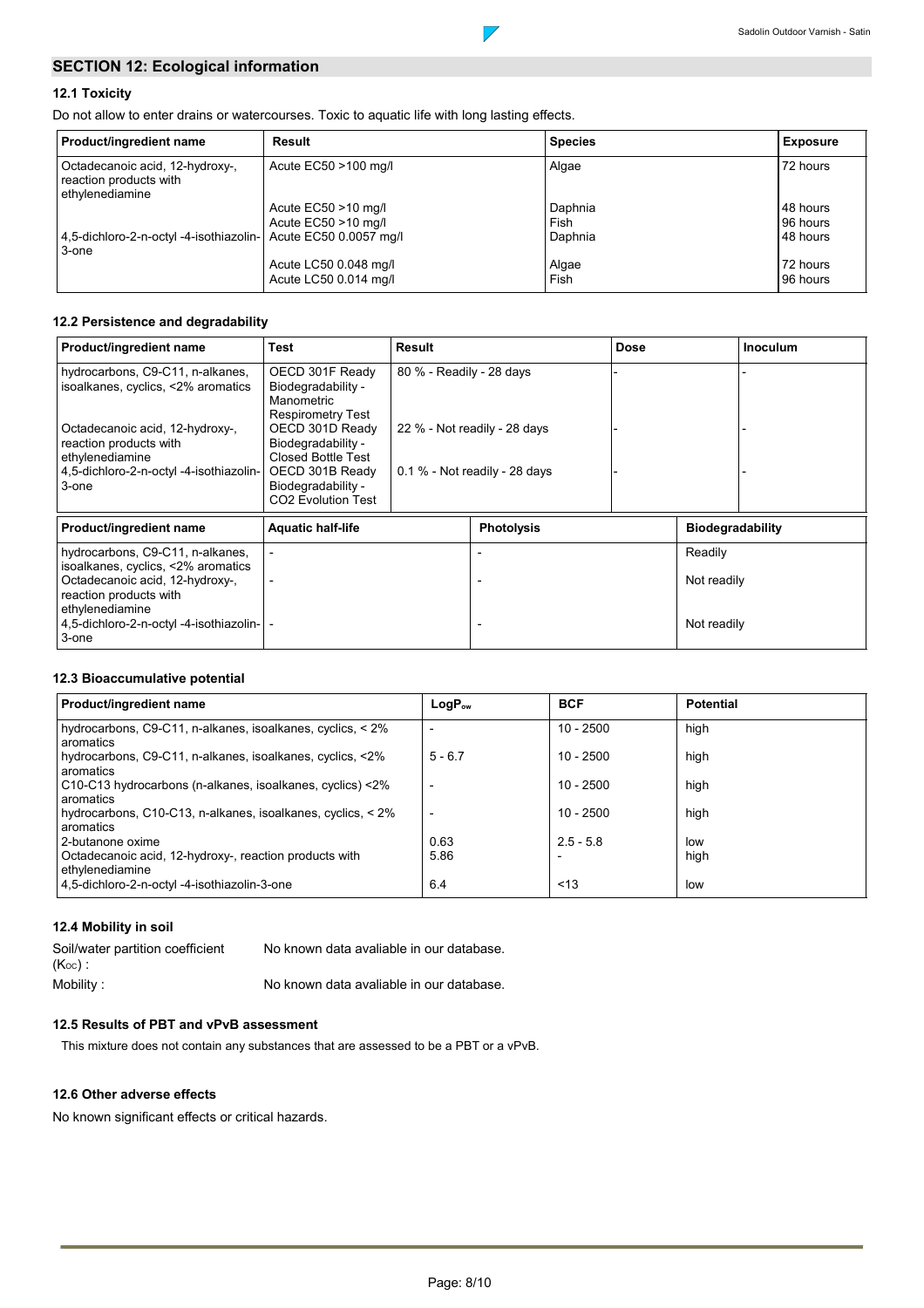# **SECTION 13: Disposal considerations**

The generation of waste should be avoided or minimised wherever possible. Residues of the product is listed as hazardous waste. Dispose of according to all state and local applicable regulations. Waste should not be disposed of untreated to the sewer unless fully compliant with the requirements of all authorities with jurisdiction. Spillage, remains, discarded clothes and similar should be discarded in a fireproof container.

 $\overline{\phantom{a}}$ 

European waste catalogue (EWC) : 08 01 11\*

#### **Packaging**

Used containers, drained and/ or rigorously scraped out and containing dried residues of the supplied coating, are categorised as hazardous waste, with EWC code: 15 01 10\*.

If mixed with other wastes, the above waste code may not be applicable.

# **SECTION 14: Transport information**

Transport may take place according to national regulation or ADR for transport by road, RID for transport by train, IMDG for transport by sea, IATA for transport by air.

|                                | 14.1<br>UN no. | 14.2<br>Proper shipping name                                                                                                           | 14.3<br>Transport hazard class(es) | 14.4<br>PG*    | 14.5 | Env <sup>*</sup> Additional information                                                                                                                                                                                                                                                                                                          |
|--------------------------------|----------------|----------------------------------------------------------------------------------------------------------------------------------------|------------------------------------|----------------|------|--------------------------------------------------------------------------------------------------------------------------------------------------------------------------------------------------------------------------------------------------------------------------------------------------------------------------------------------------|
| <b>ADR/RID</b><br><b>Class</b> | <b>UN1263</b>  | PAINT (hydrocarbons, C9-C11, n-<br>alkanes, isoalkanes, cyclics, < 2%<br>aromatics)                                                    | 3                                  | $\mathbf{III}$ | Yes. | <b>Viscous liquid exception</b><br>This class 3 viscous liquid<br>that is also environmentally<br>hazardous is not subject to<br>regulation in packagings up<br>to 5 L, provided the<br>packagings meet the general<br>provisions of 4.1.1.1, 4.1.1.2<br>and 4.1.1.4 to 4.1.1.8<br>according to 2.2.3.1.5.2.<br>Tunnel code (D/E)                |
| <b>IMDG</b><br><b>Class</b>    | <b>UN1263</b>  | PAINT (hydrocarbons, C9-C11, n-<br>alkanes, isoalkanes, cyclics, < 2%<br>aromatics). (4,5-dichloro-2-n-octyl<br>-4-isothiazolin-3-one) | 3                                  | $\mathbf{III}$ |      | Yes. Emergency schedules F-E,<br>S-A<br><b>Viscous liquid exception</b><br>This class 3 viscous liquid<br>that is also environmentally<br>hazardous is not subject to<br>regulation in packagings up<br>to 5 L, provided the<br>packagings meet the general<br>provisions of 4.1.1.1, 4.1.1.2<br>and 4.1.1.4 to 4.1.1.8<br>according to 2.3.2.5. |
| <b>IATA</b><br><b>Class</b>    | <b>UN1263</b>  | PAINT (hydrocarbons, C9-C11, n-<br>alkanes, isoalkanes, cyclics, < 2%<br>aromatics)                                                    | 3                                  | $\mathbf{III}$ |      | Yes. The environmentally<br>hazardous substance mark<br>may appear if required by<br>other transportation<br>requlations.                                                                                                                                                                                                                        |

PG\* : Packing group

Env.\* : Environmental hazards

#### **14.6 Special precautions for user**

**Transport within user's premises:** always transport in closed containers that are upright and secure. Ensure that persons transporting the product know what to do in the event of an accident or spillage.

#### **14.7 Transport in bulk according to IMO instruments**

Not applicable.

# **SECTION 15: Regulatory information**

#### **15.1 Safety, health and environmental regulations/legislation specific for the substance or mixture**

EU Regulation (EC) No. 1907/2006 (REACH) Annex XIV - List of substances subject to authorisation - Substances of very high concern **Annex XIV**

None of the components are listed.

**Substances of very high concern**

None of the components are listed.

Not applicable. Annex XVII - Restrictions on the manufacture, placing on the market and use of certain dangerous substances, mixtures and articles

#### **Other EU regulations**